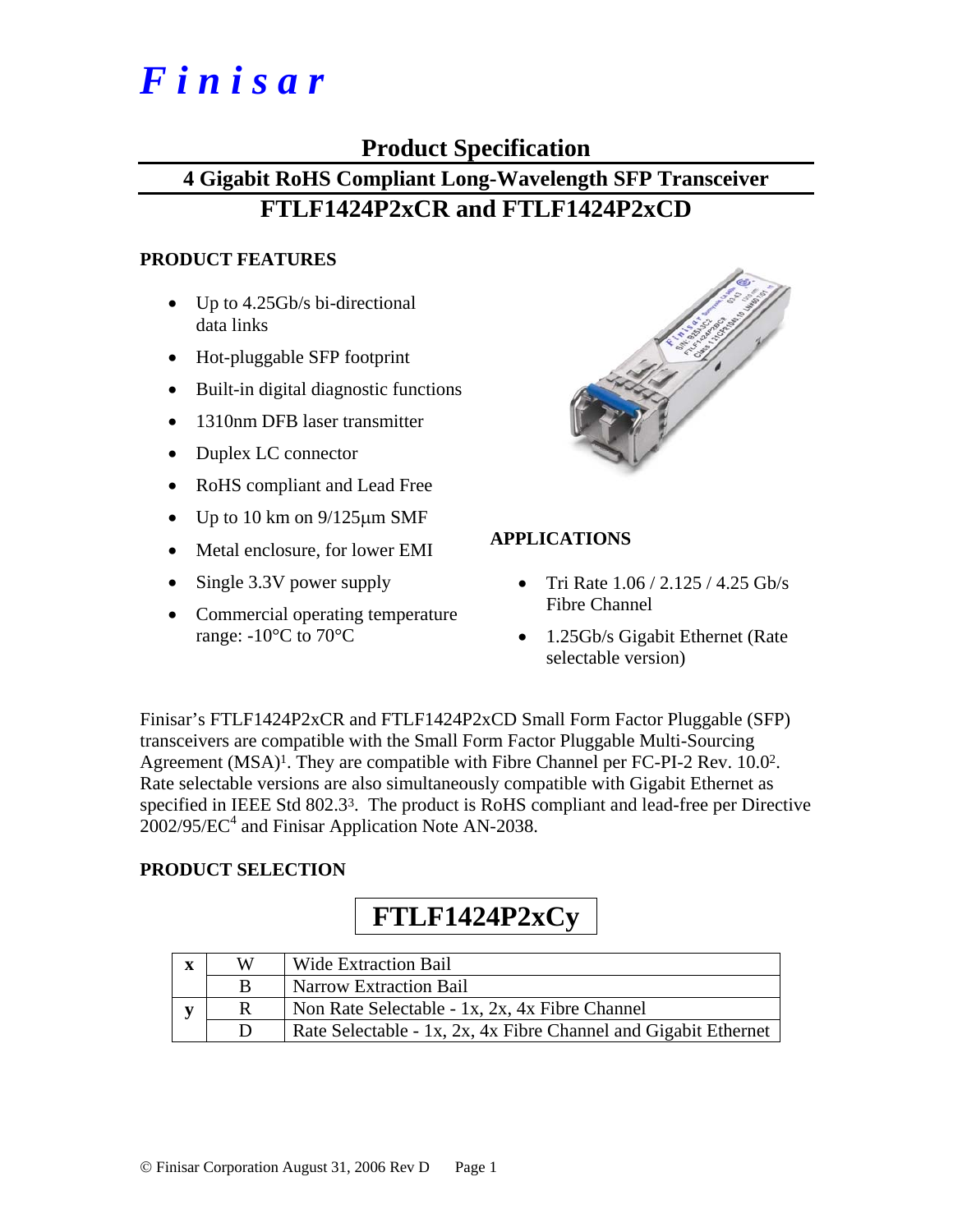#### **I. Pin Descriptions**

| Pin            | <b>Symbol</b>               | <b>Name/Description</b>                                              |   |  |  |  |  |  |
|----------------|-----------------------------|----------------------------------------------------------------------|---|--|--|--|--|--|
|                | $V_{EET}$                   | Transmitter Ground (Common with Receiver Ground)                     |   |  |  |  |  |  |
| $\overline{2}$ | $T_{FAULT}$                 | Transmitter Fault. Not supported.                                    |   |  |  |  |  |  |
| 3              | $T_{\text{DIS}}$            | Transmitter Disable. Laser output disabled on high or open.          | 2 |  |  |  |  |  |
| $\overline{4}$ | $MOD_$ DEF(2)               | Module Definition 2. Data line for Serial ID.                        | 3 |  |  |  |  |  |
| 5              | $MOD_$ <del>DEF</del> $(1)$ | Module Definition 1. Clock line for Serial ID.                       | 3 |  |  |  |  |  |
| 6              | $MOD_$ DEF $(0)$            | Module Definition 0. Grounded within the module.                     |   |  |  |  |  |  |
| 7              | Rate Select                 | 1.063 Gb/s or 2.125 Gb/s Fibre Channel, 1.25 Gb/s<br>Open or $Low =$ | 4 |  |  |  |  |  |
|                |                             | Gigabit Ethernet (Low Bandwidth)                                     |   |  |  |  |  |  |
|                |                             | 2.125 or 4.25 Gb/s Fibre Channel (High Bandwidth)<br>$High =$        |   |  |  |  |  |  |
| 8              | <b>LOS</b>                  | Loss of Signal indication. Logic 0 indicates normal operation.       | 5 |  |  |  |  |  |
| 9              | $\rm V_{EER}$               | Receiver Ground (Common with Transmitter Ground)                     |   |  |  |  |  |  |
| 10             | $\rm V_{\rm EER}$           | Receiver Ground (Common with Transmitter Ground)                     |   |  |  |  |  |  |
| 11             | $\rm V_{\rm EER}$           | Receiver Ground (Common with Transmitter Ground)                     |   |  |  |  |  |  |
| 12             | RD-                         | Receiver Inverted DATA out. AC Coupled                               |   |  |  |  |  |  |
| 13             | $RD+$                       | Receiver Non-inverted DATA out. AC Coupled                           |   |  |  |  |  |  |
| 14             | $\rm V_{EER}$               | Receiver Ground (Common with Transmitter Ground)                     |   |  |  |  |  |  |
| 15             | $V_{\underline{CCR}}$       | Receiver Power Supply                                                |   |  |  |  |  |  |
| 16             | $V_{CCT}$                   | <b>Transmitter Power Supply</b>                                      |   |  |  |  |  |  |
| 17             | $\rm V_{EET}$               | Transmitter Ground (Common with Receiver Ground)                     |   |  |  |  |  |  |
| 18             | TD+                         | Transmitter Non-Inverted DATA in. AC Coupled.                        |   |  |  |  |  |  |
| 19             | TD-                         | Transmitter Inverted DATA in. AC Coupled.                            |   |  |  |  |  |  |
| 20             | $\rm V_{EET}$               | Transmitter Ground (Common with Receiver Ground)                     |   |  |  |  |  |  |

Notes:

- 1. Circuit ground is internally isolated from chassis ground.
- 2. Laser output disabled on  $T_{DIS} > 2.0V$  or open, enabled on  $T_{DIS} < 0.8V$ .
- 3. Should be pulled up with 4.7k 10 kohms on host board to a voltage between 2.0V and 3.6V. MOD\_DEF(0) pulls line low to indicate module is plugged in.
- 4. **For Rate Selectable version only:** In accordance with SFF Committee SFF-8079 Draft, Rev.1.6, Table 3. Note that rate select can also be set through 2-wire bus in accordance with SFF-8472<sup>6</sup> at Bit 3, Byte 110, Address A2h (note: writing '1' selects full bandwidth operation). Rate select is the logic OR of the input state of Rate Select Pin and 2-wire bus. Non Rate Selectable version can operate at 1x, 2x, 4x Fibre Channel independent of rate select pin setting.
- 5. LOS is open collector output. Should be pulled up with 4.7k 10 kohms on host board to a voltage between 2.0V and 3.6V. Logic 0 indicates normal operation; logic 1 indicates loss of signal.



**Pinout of Connector Block on Host Board**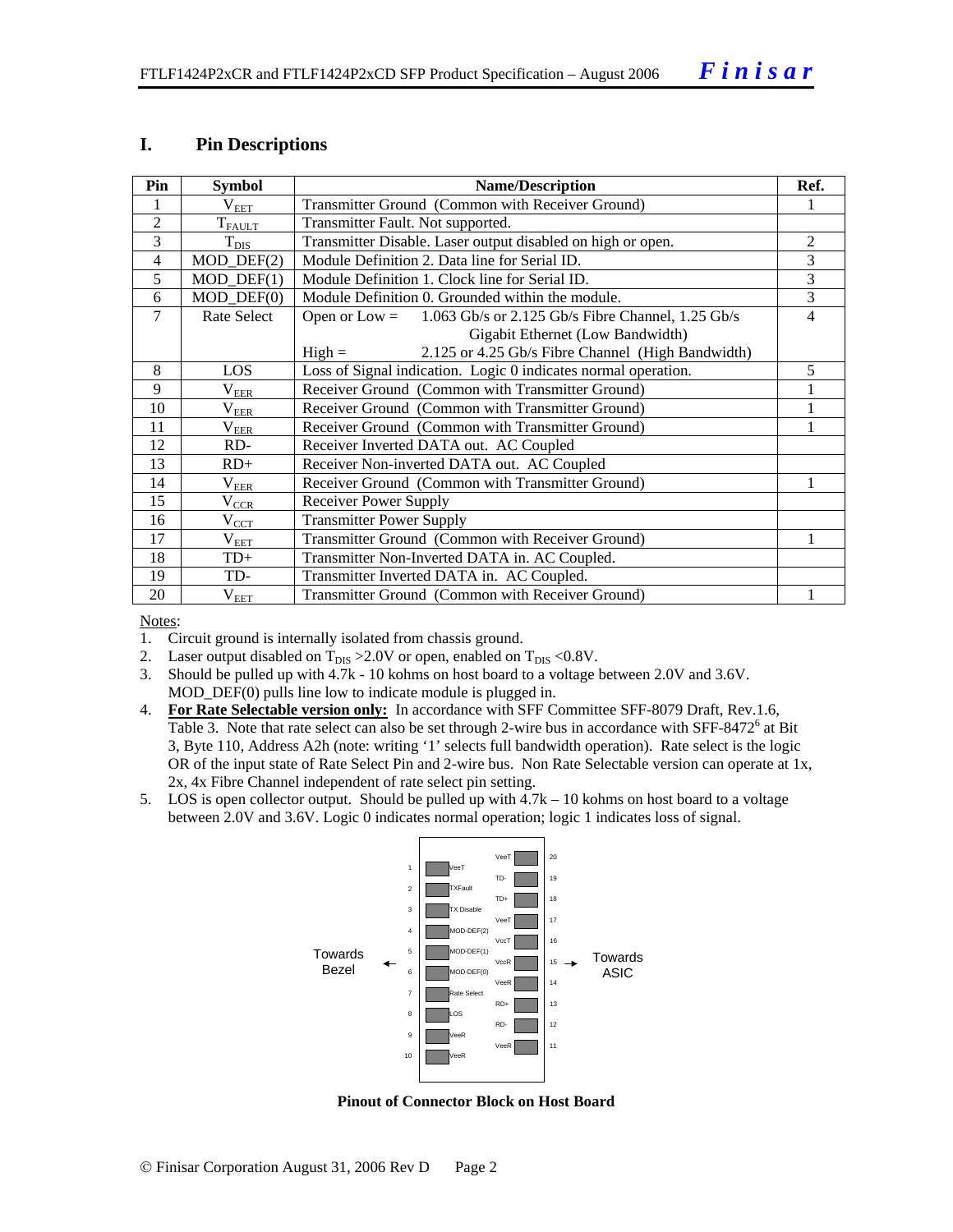#### **II. Absolute Maximum Ratings**

| <b>Parameter</b>                  | <b>Symbol</b> | Min    | Typ | <b>Max</b> | Unit   | Ref. |
|-----------------------------------|---------------|--------|-----|------------|--------|------|
| Maximum Supply Voltage            | Vcc           | $-0.5$ |     | -4.5       |        |      |
| Storage Temperature               |               | $-40$  |     |            | $\sim$ |      |
| <b>Case Operating Temperature</b> | OP-           | $-10$  |     |            | $\sim$ |      |
| <b>Relative Humidity</b>          | RH            |        |     |            | $\%$   |      |

#### **III.** Electrical Characteristics ( $T_{OP} = -10$  to 70 °C,  $V_{CC} = 3.00$  to 3.60 Volts)

| <b>Parameter</b>                         | <b>Symbol</b>           | Min         | <b>Typ</b> | <b>Max</b>   | Unit      | Ref.           |
|------------------------------------------|-------------------------|-------------|------------|--------------|-----------|----------------|
| <b>Supply Voltage</b>                    | Vcc                     | 3.00        |            | 3.60         | V         |                |
| <b>Supply Current</b>                    | Icc                     |             | <b>200</b> | 300          | mA        |                |
| <b>Transmitter</b>                       |                         |             |            |              |           |                |
| Input differential impedance             | $R_{in}$                |             | 100        |              | Ω         | 2              |
| Single ended data input swing            | Vin, pp                 | 250         |            | 1200         | mV        |                |
| <b>Transmit Disable Voltage</b>          | $V_D$                   | $Vec-1.3$   |            | Vcc          | V         |                |
| <b>Transmit Enable Voltage</b>           | $V_{E\underline{N}}$    | Vee         |            | $Vee+0.8$    | V         | 3              |
| <b>Transmit Disable Assert Time</b>      |                         |             |            | 10           | <b>us</b> |                |
| <b>Receiver</b>                          |                         |             |            |              |           |                |
| Single ended data output swing           | Vout, pp                | 250         | 400        | 800          | mV        | $\overline{4}$ |
| Data output rise/fall time $<$ 4.25 Gb/s | $t_r$ , $t_f$           |             |            | 175          | <b>DS</b> | 5              |
| Data output rise/fall time $= 4.25$ Gb/s | $t_r, t_f$              |             |            | 120          | ps        | 5              |
| <b>LOS Fault</b>                         | $V_{LOS \text{ fault}}$ | $Vec - 0.5$ |            | $Vec_{HOST}$ | V         | 6              |
| <b>LOS</b> Normal                        | $V_{LOS\,norm}$         | Vee         |            | $Vee+0.5$    | V         | 6              |
| Power Supply Rejection                   | <b>PSR</b>              | 100         |            |              | mVpp      | 7              |
| Deterministic Jitter Contribution        | RX ∆ DJ                 |             |            | 51.7         | ps        | 8              |
| $<$ 4.25 Gb/s                            |                         |             |            |              |           |                |
| Total Jitter Contribution $<$ 4.25 Gb/s  | $RX \wedge TI$          |             |            | 122.4        | ps        |                |
| Deterministic Jitter Contribution        | $RX \wedge DI$          |             |            | 25.9         | ps        | 8              |
| $= 4.25$ Gb/s                            |                         |             |            |              |           |                |
| Total Jitter Contribution = $4.25$ Gb/s  | $RX \wedge TI$          |             |            | 61.2         | ps        |                |

#### Notes:

- 1. Non-condensing.
- 2. AC coupled.
- 3. Or open circuit.
- 4. Into 100 ohm differential termination.
- 5.  $20 80 %$
- 6. LOS is LVTTL. Logic 0 indicates normal operation; logic 1 indicates no signal detected.
- 7. All transceiver specifications are compliant with a power supply sinusoidal modulation of 20 Hz to 1.5 MHz up to specified value applied through the power supply filtering network shown on page 23 of the Small Form-factor Pluggable (SFP) Transceiver MultiSource Agreement (MSA)<sup>1</sup>, September 14, 2000. The Power Supply Rejection applies for a supply voltage range of 3.1 to 3.6 V.
- 8. Measured with DJ-free data input signal. In actual application, output DJ will be the sum of input DJ and  $\Delta$  DJ.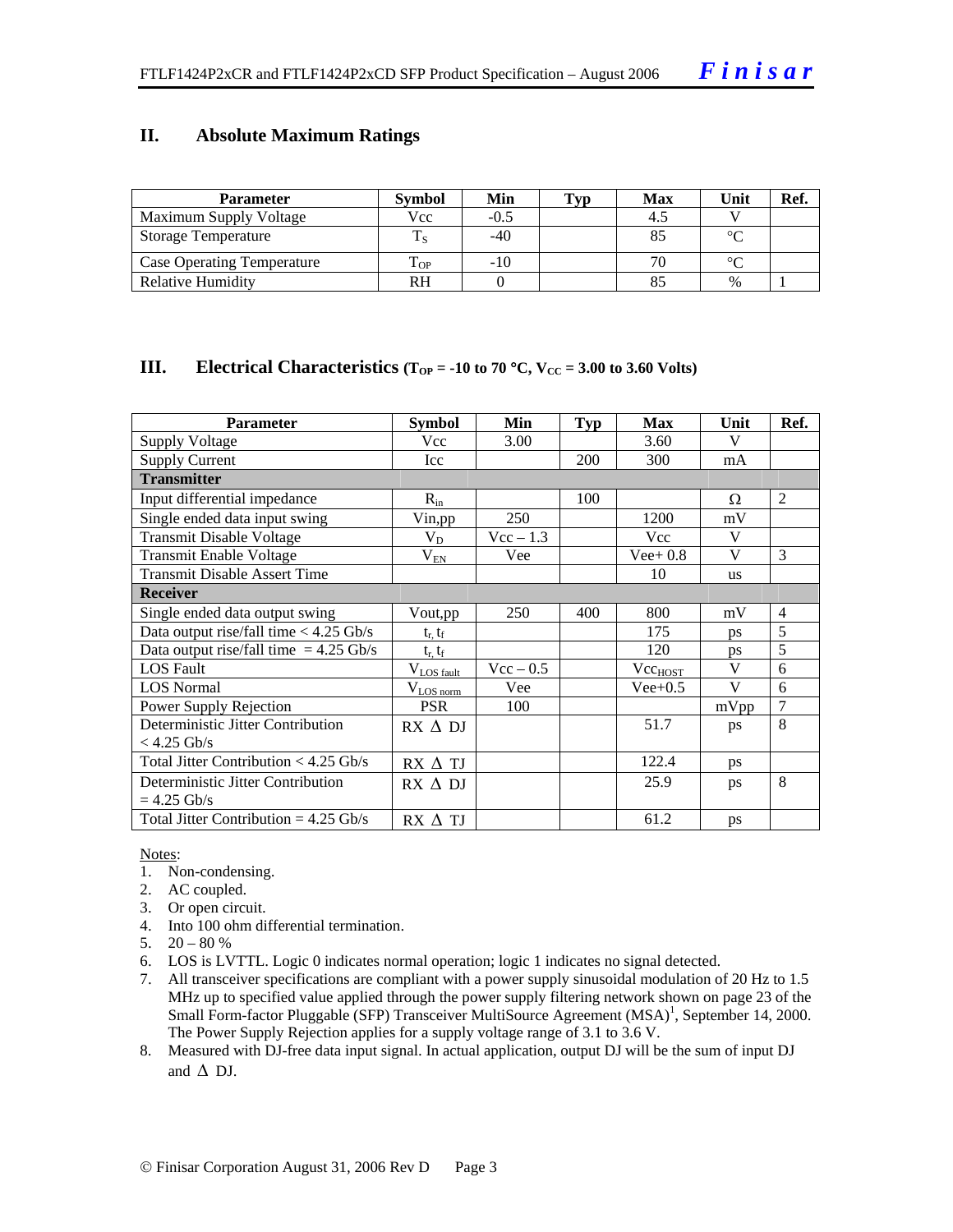| Parameter                                           | <b>Symbol</b>             | Min   | <b>Typ</b> | <b>Max</b>       | Unit       | Ref.           |
|-----------------------------------------------------|---------------------------|-------|------------|------------------|------------|----------------|
| <b>Transmitter</b>                                  |                           |       |            |                  |            |                |
| Output Opt. Power, Non-Rate Selectable              | $P_{O,NR}$                |       |            | $-1$             | dBm        | 1              |
| Version                                             |                           |       |            |                  |            |                |
| Output Opt. Power, Rate Selectable Version          | $P_{\text{O,RH}}$         |       |            | $-1$             | dBm        | $\overline{2}$ |
| Output Opt. Power, Rate Selectable Version          | $P_{O,RL}$                |       |            | $-3$             | dBm        | 3              |
| Optical Wavelength                                  | λ                         | 1285  |            | 1345             | nm         | $\overline{4}$ |
| Spectral Width                                      | $\sigma$                  |       |            | 1                | nm         | $\overline{4}$ |
| <b>Optical Modulation Amplitude</b>                 | <b>OMA</b>                | 290   |            |                  | $\mu$ W    | 4,5            |
| Optical Modulation Amplitude $\leq$ 2.125 Gb/s      | <b>OMA</b>                | 174   |            |                  | $\mu$ W    | 4,5            |
| Optical Rise/Fall Time $= 4.25$ Gb/s                | $t_r / t_f$               |       |            | 90               | ps         | 6              |
| Optical Rise/Fall Time $\leq$ 2.125 Gb/s            | $t_{\rm r} / t_{\rm f}$   |       |            | 160              | ps         | $\overline{7}$ |
| <b>RIN</b>                                          |                           |       |            | $-118$           | dB/Hz      |                |
| Deterministic Jitter Contribution = $4.25$ Gb/s     | $TX \Delta DI$            |       |            | 28.2             | ps         | 8              |
| Total Jitter Contribution = $4.25$ Gb/s             | TX $\Delta$ TJ            |       |            | 59.8             | ps         |                |
| Deterministic Jitter Contribution $\leq 2.125$ Gb/s | $TX \Delta DI$            |       |            | 56.5             | ps         | $\overline{8}$ |
| Total Jitter Contribution $\leq 2.125$ Gb/s         | TX $\Delta$ TJ            |       |            | 119              | ps         |                |
| Optical Extinction Ratio = $1.25$ Gb/s              | ER                        | 9     |            |                  | dB         | 9              |
| <b>Receiver</b>                                     |                           |       |            |                  |            |                |
| Receiver Sensitivity = $4.25$ Gb/s                  | $R_{\rm SENSr}$           |       |            | 0.029            | mW         | 10             |
|                                                     |                           |       |            | $-18$            | dBm        | 11             |
| Receiver Sensitivity = $2.125$ Gb/s                 | $R_{\text{SENS2}}$        |       |            | 0.015            | mW         | 10             |
|                                                     |                           |       |            | $-21$            | dBm        | 11             |
| Receiver Sensitivity = $1.06$ Gb/s                  | $R_{SENS1}$               |       |            | 0.015            | mW         | 10             |
|                                                     |                           |       |            | $-22$            | dBm        | 11             |
| Receiver Sensitivity = $1.25$ Gb/s                  | $R_{SENS1}$               |       |            | $-22$            | dBm        | 12,13          |
| Stressed RX sens. $= 1.25$ Gb/s                     |                           |       |            | $-14.5$          | dBm        |                |
| <b>Average Received Power</b>                       | $Rx_{MAX}$                |       |            | $\boldsymbol{0}$ | dBm        |                |
| Receiver Elec. 3 dB cutoff freq.                    |                           |       |            | 1500             | <b>MHz</b> | 13             |
| Receiver Elec. 3 dB cutoff freq.                    |                           |       |            | 2500             | <b>MHz</b> | 14             |
| <b>Optical Center Wavelength</b>                    | $\lambda_{\underline{C}}$ | 1260  |            | 1600             | nm         |                |
| <b>Return Loss</b>                                  |                           | 12    |            |                  | dB         |                |
| LOS De-Assert                                       | LOS <sub>D</sub>          |       |            | $-19$            | dBm        |                |
| <b>LOS</b> Assert                                   | LOS <sub>A</sub>          | $-30$ |            |                  | dBm        |                |
| LOS Hysteresis                                      |                           | 0.5   |            |                  | dB         |                |

#### **IV.** Optical Characteristics ( $T_{OP} = -10$  to 70 °C,  $V_{CC} = 3.00$  to 3.60 Volts)

Notes:

- 1. Class 1 Laser Safety per FDA/CDRH and EN (IEC) 60825 regulations.
- 2. High Bandwidth Mode. Class 1 Laser Safety per FDA/CDRH and EN (IEC) 60825 regulations.
- 3. Low Bandwidth Mode. Class 1 Laser Safety per FDA/CDRH and EN (IEC) 60825 regulations.
- 4. Also specified to meet curves in FC-PI-2 Rev 10.0 Figures 18, 19, and 20, which allow trade-off between wavelength, spectral width and OMA.
- 5. Equivalent extinction ratio specification for Fibre Channel. Allows smaller ER at higher average power.
- 6. Unfiltered, 20-80%. Complies with FC 4x eye mask when filtered.
- 7. Unfiltered, 20-80%. Complies with IEEE 802.3 (Gig. E), FC 1x and 2x eye masks when filtered.
- 8. Measured with DJ-free data input signal. In actual application, output DJ will be the sum of input DJ and  $\Delta$  DJ.
- 9. Applicable for Rate Selectable version only in low bandwidth mode.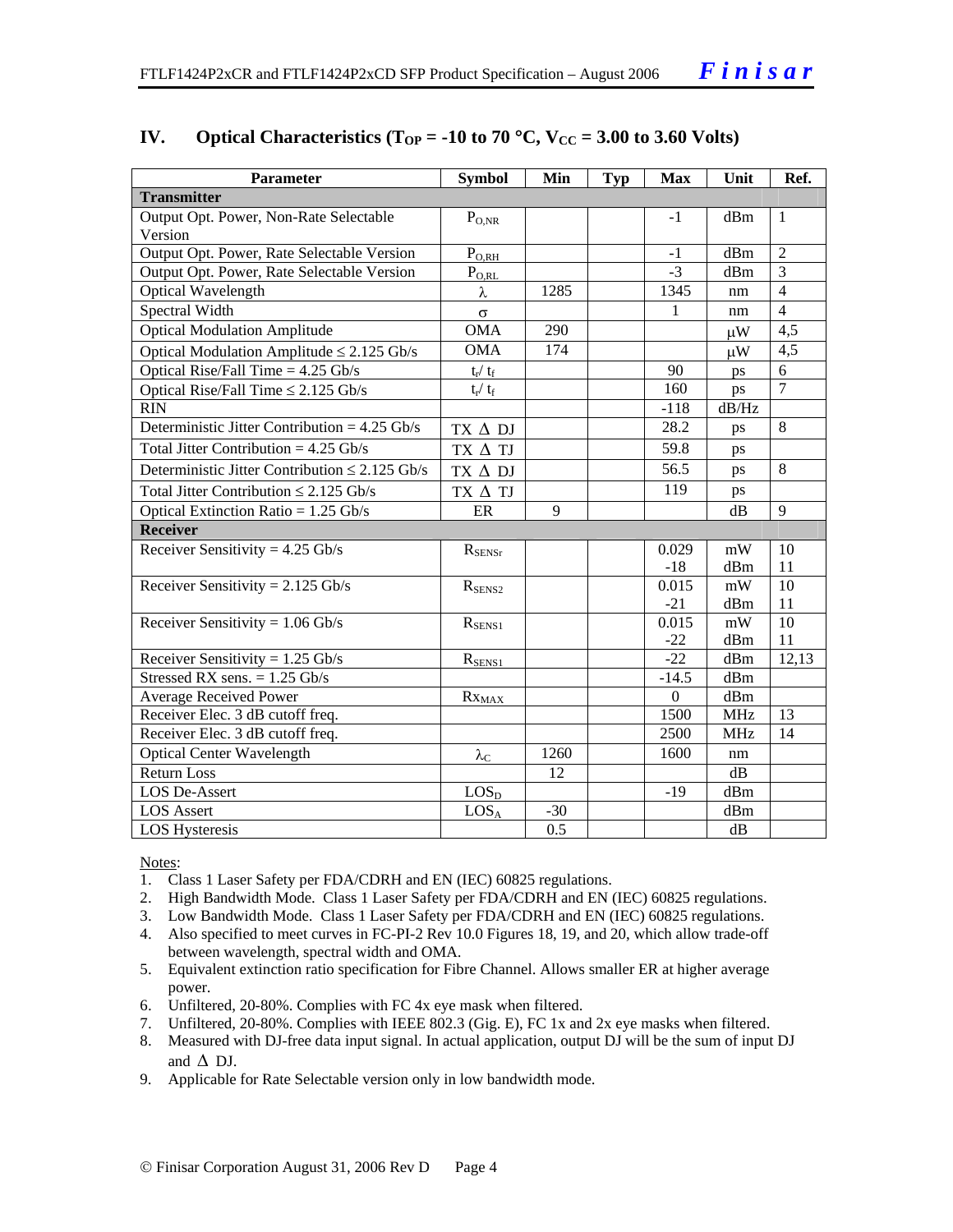- 10. Measured with conformance signals defined in FC-PI-2 Rev. 10.0 specifications. Value in OMA. Measured with PRBS  $2^7$ -1 at  $10^{-12}$  BER
- 11. Measured with conformance signals defined in FC-PI-2 Rev. 10.0 specifications. Represents sensitivity based on OMA spec, as corrected to incoming Extinction Ratio of 13 dB (for example, at 5.75dB incoming extinction ratio, an OMA of 0.029 mW corresponds to -16 dBm sensitivity). Measured with PRBS  $2^7$ -1 at  $10^{-12}$  BER.
- 12. Rate Selectable version in low bandwidth mode with minimum 9dB extinction ratio.
- 13. Rate Selectable version in low bandwidth mode.
- 14. Rate Selectable version in high bandwidth mode.

#### **V. General Specifications**

| <b>Parameter</b>                                                                       | <b>Symbol</b> | Min  | Typ | <b>Max</b> | <b>Units</b> | Ref. |
|----------------------------------------------------------------------------------------|---------------|------|-----|------------|--------------|------|
| Data Rate                                                                              | BR.           | 1062 |     | 4250       | Mb/sec       |      |
| <b>Bit Error Rate</b>                                                                  | <b>BER</b>    |      |     | $10^{-12}$ |              |      |
| Max. Supported Link Length on<br>$9/125$ µm SMF @ 4X Fibre Channel                     | $L_{MAX1}$    |      | 10  |            | km.          |      |
| Max. Supported Link Length on<br>$9/125 \mu m$ SMF @ 1X and 2X Fibre<br><b>Channel</b> | $L_{MAX2}$    |      | 10  |            | km           | 3    |
| Max. Supported Link Length on<br>$9/125 \mu m$ SMF @ Gigabit Ethernet                  | $L_{MAX3}$    |      | 10  |            | km           |      |

Notes:

- 1. Gigabit Ethernet and 1x/2x/4x Fibre Channel compliant.
- 2. Tested with a PRBS  $2^7$ -1 test pattern.
- 3. Distances are based on FC-PI-2 Rev. 10.0 and IEEE 802.3 standards.

#### **VI. Environmental Specifications**

These Finisar 1310nm Commercial Temperature SFP transceivers have an operating temperature range from  $-10^{\circ}$ C to  $+70^{\circ}$ C case temperature.

| Parameter                         | Svmbol                 | Min | $\mathbf{T}_{\mathbf{V}\mathbf{p}}$ | Max                      | $\mathbf{v}_{\text{links}}$ | Ref. |
|-----------------------------------|------------------------|-----|-------------------------------------|--------------------------|-----------------------------|------|
| <b>Case Operating Temperature</b> | $\mathbf{1}_{OD}$      | -10 |                                     | $\overline{\phantom{a}}$ | $\sim$                      |      |
| Storage Temperature               | m<br>$\frac{1}{1}$ sto | -40 |                                     |                          | $\sim$                      |      |

#### **VII. Regulatory Compliance**

Finisar transceivers are Class 1 Laser Products and comply with US FDA regulations. These products are certified by TÜV and CSA to meet the Class 1 eye safety requirements of EN (IEC) 60825 and the electrical safety requirements of EN (IEC) 60950. Copies of certificates are available at Finisar Corporation upon request.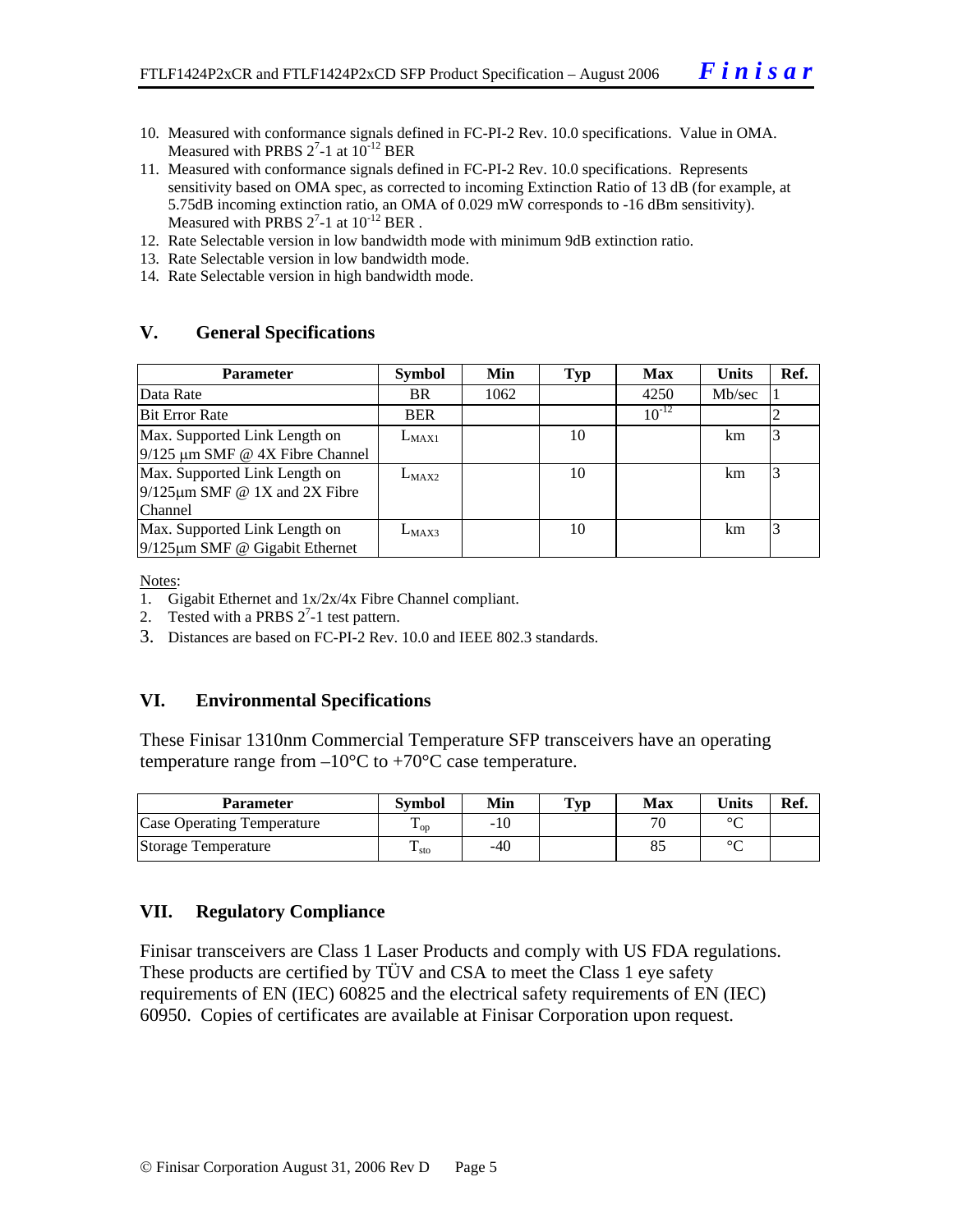#### **VIII. Digital Diagnostic Functions**

Finisar FTLF1424P2xCR and FTLF1424P2xCD SFP transceivers support the 2-wire serial communication protocol as defined in the SFP  $MSA<sup>1</sup>$ . It is very closely related to the E<sup>2</sup>PROM defined in the GBIC standard, with the same electrical specifications.

The standard SFP serial ID provides access to identification information that describes the transceiver's capabilities, standard interfaces, manufacturer, and other information.

Additionally, Finisar SFP transceivers provide a unique enhanced digital diagnostic monitoring interface, which allows real-time access to device operating parameters such as transceiver temperature, laser bias current, transmitted optical power, received optical power and transceiver supply voltage. It also defines a sophisticated system of alarm and warning flags, which alerts end-users when particular operating parameters are outside of a factory set normal range.

The SFP MSA defines a 256-byte memory map in  $E^2$ PROM that is accessible over a 2-wire serial interface at the 8 bit address 1010000X (A0h). The digital diagnostic monitoring interface makes use of the 8 bit address 1010001X (A2h), so the originally defined serial ID memory map remains unchanged. The interface is identical to, and is thus fully backward compatible with both the GBIC Specification and the SFP Multi Source Agreement. The complete interface is described in Finisar Application Note AN-2030: "Digital Diagnostics Monitoring Interface for SFP Optical Transceivers".

The operating and diagnostics information is monitored and reported by a Digital Diagnostics Transceiver Controller (DDTC) inside the transceiver, which is accessed through a 2-wire serial interface. When the serial protocol is activated, the serial clock signal (SCL, Mod Def 1) is generated by the host. The positive edge clocks data into the  $SFP$  transceiver into those segments of the  $E^2$ PROM that are not write-protected. The negative edge clocks data from the SFP transceiver. The serial data signal (SDA, Mod Def 2) is bi-directional for serial data transfer. The host uses SDA in conjunction with SCL to mark the start and end of serial protocol activation. The memories are organized as a series of 8-bit data words that can be addressed individually or sequentially.

For more information, please see the SFP MSA documentation<sup>1,5</sup> or Finisar Application Note AN-2030.

FTLF1424P2xCR and FTLF1424P2xCD transceivers can be used in host systems that require either internally or externally calibrated digital diagnostics.

Please note that evaluation board FDB-1018 is available with Finisar ModDEMO software that allows simple to use communication over the 2-wire serial interface.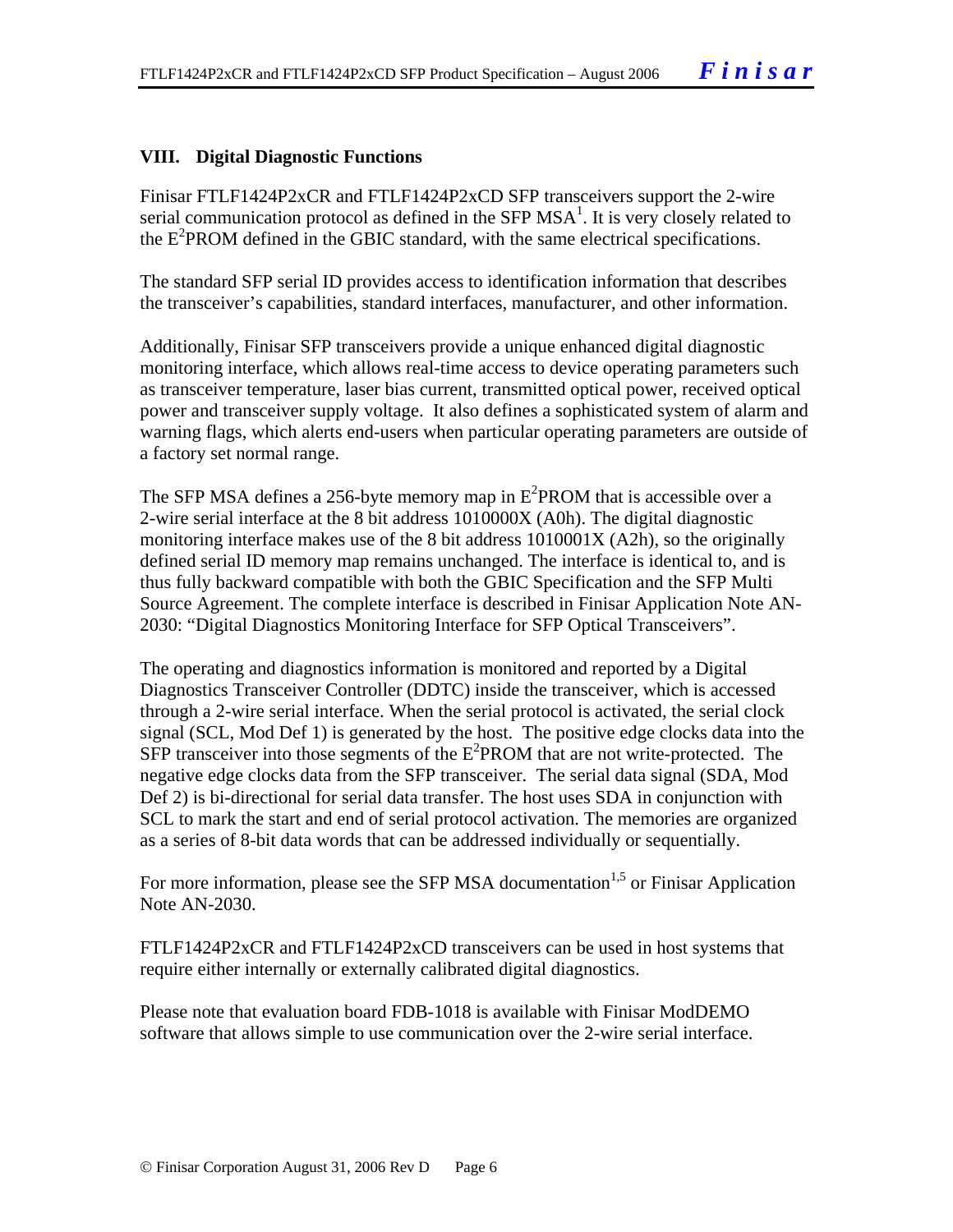#### **IX. Mechanical Specifications**

Finisar's Small Form Factor Pluggable (SFP) transceivers are compatible with the dimensions defined by the SFP Multi-Sourcing Agreement (MSA)<sup>3</sup>.



**FTLF1424P2BCy**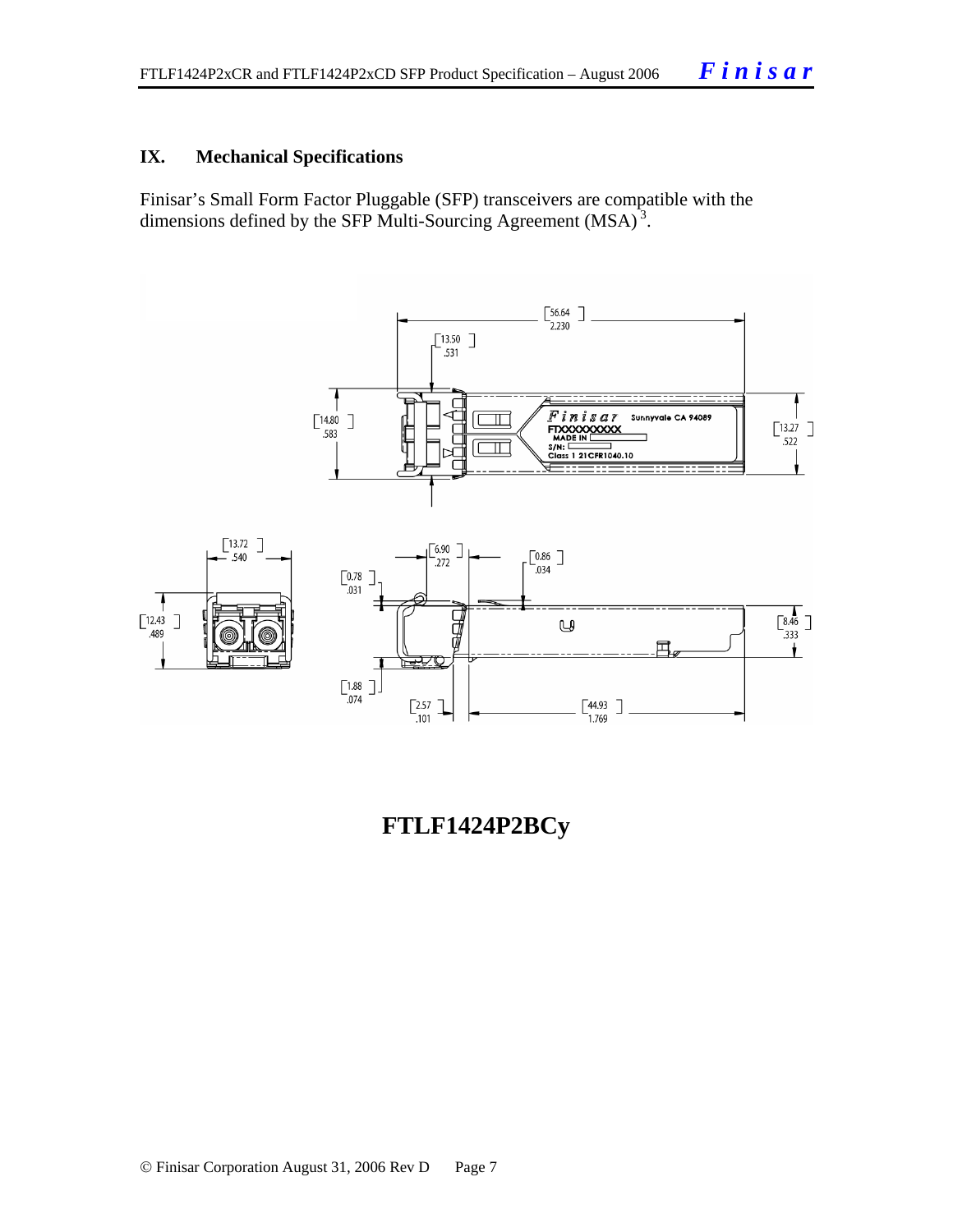



# **FTLF1424P2WCy**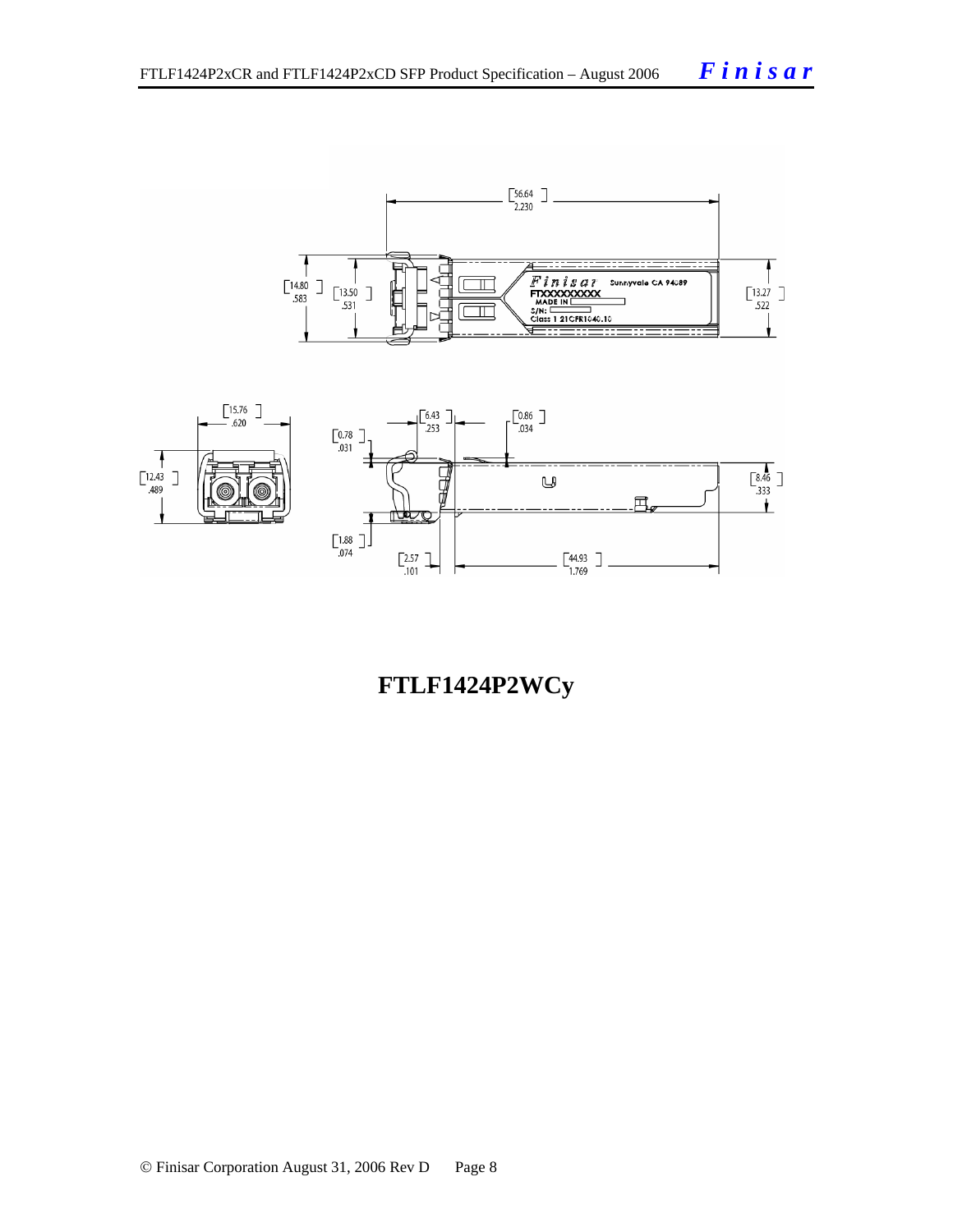## **X. PCB Layout and Bezel Recommendations**

 $\triangleq$ Through Holes are Unplated  $\Delta$  for and Basic Dimension Established by Customer  $\sqrt{2}$ Rads and Vias are Chassis Ground, 11 Places

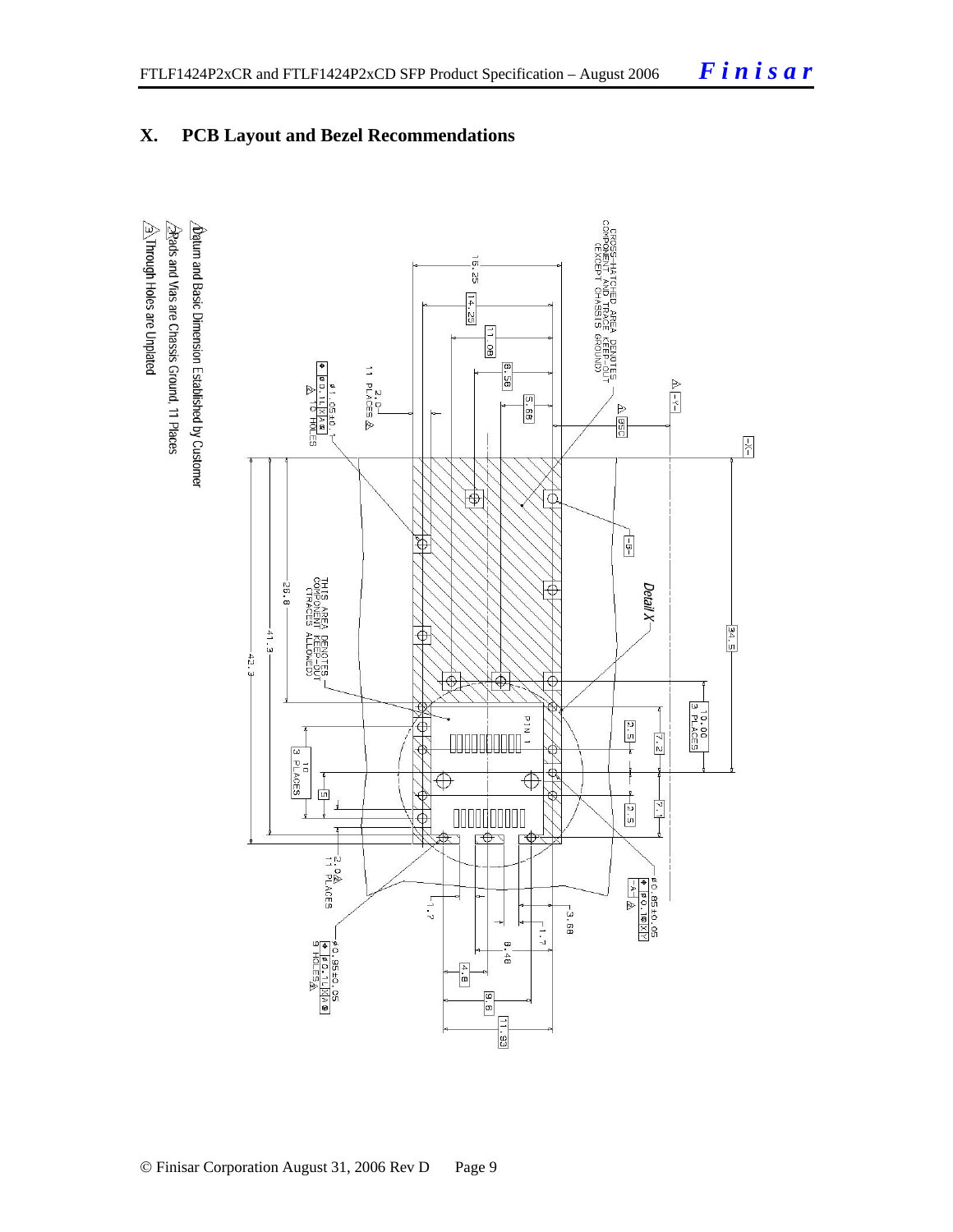



NOTES:

- $\triangle$  MINIMUM PITCH ILLUSTRATED, ENGLISH DIMENSIONS ARE FOR REFERENCE ONLY
- 2. NOT RECOMMENDED FOR PCI EXPANSION<br>CARD APPLICATIONS